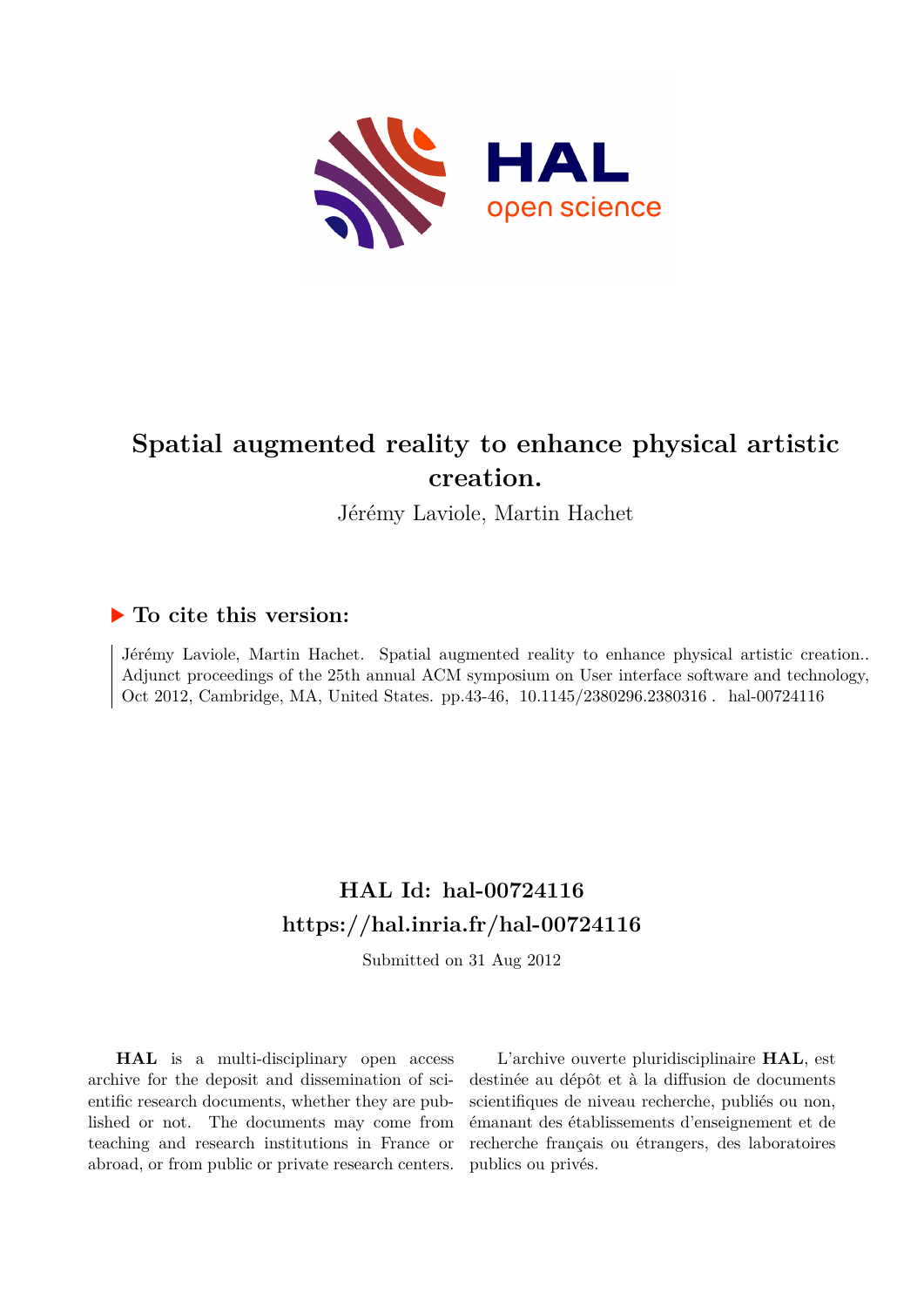# **Spatial augmented reality to enhance physical artistic creation.**

*Jeremy Laviole* Univ. Bordeaux, LaBRI, UMR 5800, F-33400 Talence, France. CNRS, LaBRI, UMR 5800, F-33400 Talence, France. Inria, F-33400 Talence, France. laviole@labri.fr

*Martin Hachet* Inria, F-33400 Talence, France. LaBRI, UMR 5800, F-33400 Talence, France. martin.hachet@inria.fr

#### **ABSTRACT**

Spatial augmented reality (SAR) promises the integration of digital information in the real (physical) world through projection. In this doctoral symposium paper, I propose different tools to improve speed or ease the drawing by projecting photos, virtual construction lines and interactive 3D scenes. After describing the tools, I explain some future challenges to explore such as the creation of tools which helps to create drawings that are "difficult" to achieve for a human being, but easy to do by a computer. Furthermore, I propose some insights for the creation of digital games and programs which can take full advantages of physical drawings.

**ACM Classification:** H5.1 [Information interfaces and presentation]: Multimedia Information Systems. - Artificial, augmented, and virtual realities

**General terms:** Design, Human Factors

**Keywords:** Spatial augmented reality, user interfaces, arts, interactive projection

### **INTRODUCTION**

In the past few years, augmented reality has reached the general public. This is due to the availability of webcams in laptops and mobile phones and software such as AR-ToolKit [11]. The augmentations are overlayed on reality and visualized though a screen. Although it is convenient to have a view of the digital elements though a screen, it will create important limitations on the field of view. In order to overcome these limitations, the digital information can be projected into reality; this is called spatial augmented reality (SAR) [9].

In SAR, the visualizations and interactions space are the same; leading to more natural user experiences. Conversely, SAR applications are bounded to real-life, thus it is harder

*UIST'12,* October 7-10, 2012, Cambridge, MA, USA.

Copyright 2012 ACM 978-1-xxxx-xxxx-x...\$10.00.

to represent data behind real objects because the projection support will importantly influence the visualization. Recent work in SAR explores the projection support as the main interaction element. The augmented reality part will add new information, some ideas for applications are described in [8]. In [10], a similar idea is explored: the projection guides the user's movement by projecting on the user's hand. In [12] and [4] the freedom of movement of SAR is used to create games which adapts itself to the projection support. Another approach in [3], is to use SAR directly on the user's arm or a notepad to control a mobile phone or take notes. Flagg *et. al.* [1] created a SAR application to ease the painting process, they propose tools to help the user to mix fresh paint and to apply the different layers in the right order.

This kind of SAR in context is very promising; it is a first step for a more natural merge of the digital world and the real world. Applications that fits on the physical world make reality richer and more interactive. In this paper, I state the objectives which led to my past and current works on SAR for drawing. Then, I will conclude with a discussion of the future possibilities such as the integration of physical drawing in digital applications.

#### **Motivations for SAR for physical drawing.**

There are many advantages to create digital drawings instead of physical ones. The most important one, is the possibility to go back and try again; which is obviously impossible in the physical world. Some of the many possibilities includes: the flexibility of digital layers, the copy/paste operations, filling regions with colors and textures and zooming operations.

Conversely, physical creation allows a direct contact between the artist and the creation. The result will be unique and will contain traces of all the errors corrected. The variety of tools comes from a legacy of thousands of years of artistic creations. Each pen or paint has its own smell and behaviour on the paper and tactile feeling. The link between the artist, his or her tools and the resulting creation has history: from the acquisition of tools, to the whole creation process to achieve the desired result, or not. This link may be different from the one with digital creation, the choice of a digital brush or effect does not have any cost; the artist does not even need to leave the computer.

Permission to make digital or hard copies of all or part of this work for personal or classroom use is granted without fee provided that copies are not made or distributed for profit or commercial advantage and that copies bear this notice and the full citation on the first page. To copy otherwise, to republish, to post on servers or to redistribute to lists, requires prior specific permission and/or a fee.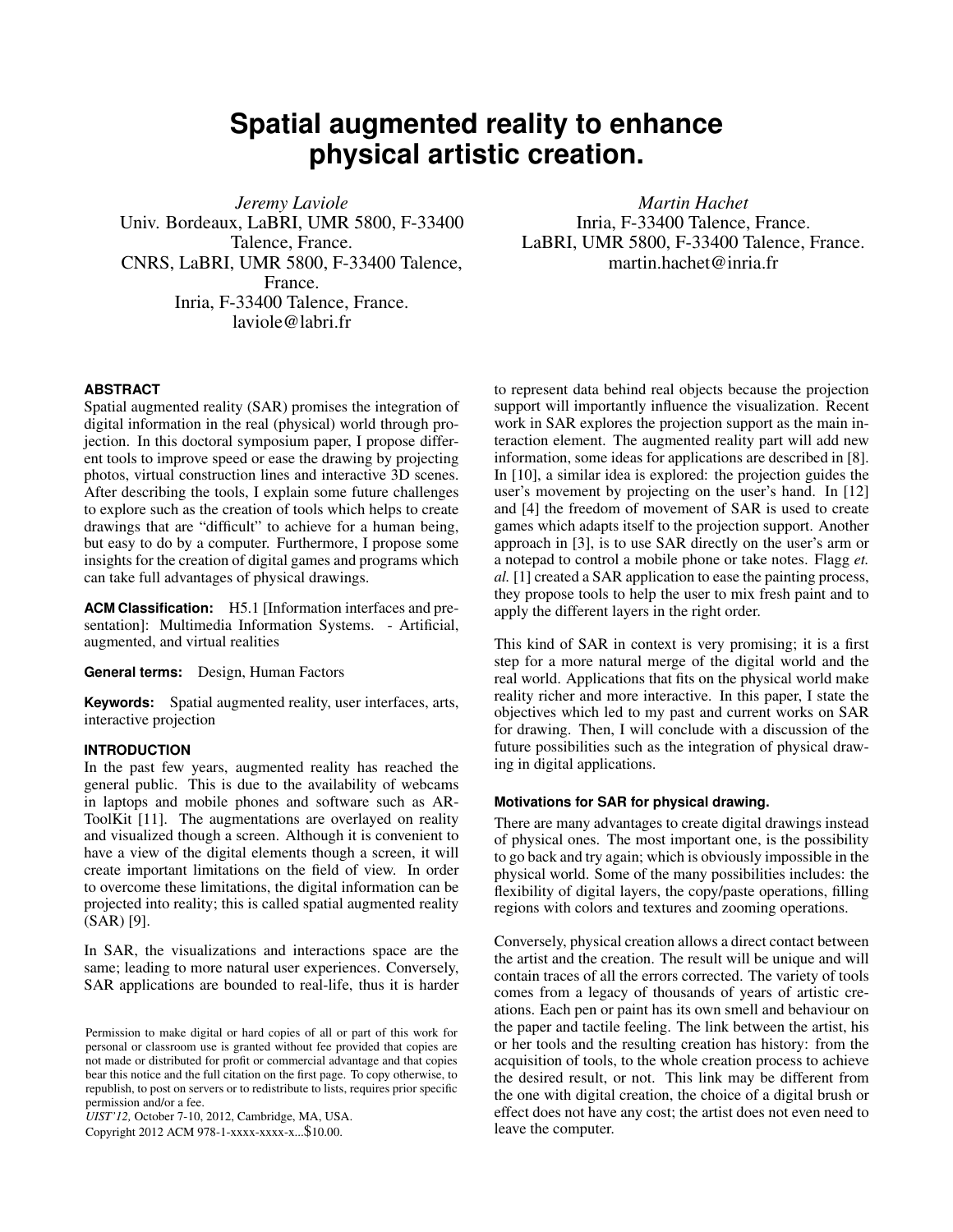

Figure 1: View of the system in a home configuration. The whole sensing and projecting system is mounted on a tripod, making it easily transportable.

In order to use the possibilities of real-time rendering, the artist will need to visualize and modify a 3D scene. In the next section, I present the system I created which enables projection on interactive sheets of paper, allowing the projection of photos to interactive 3D scenes.

#### **Spatial augmented reality and interactivity The system**

For the creation of the system, we wanted to have as few constraints as possible: no constraint on the creation tools nor on the drawing support. More importantly, we wanted to keep a large freedom of movement. Consequently, the system does not add any constraint to the traditional drawing configuration, and seamlessly integrate the digital elements within it.

The hardware system is composed of a small projector-camera (procam) set, and a depth camera, as seen in Figure 1. We chose overhead projection to enable any drawing support, and we use the depth camera to make the system interactive. The user interface is composed of tracked sheets of paper: one or more is dedicated to the creation space. The paper or canvas is surrounded by markers to achieve a high precision detection of its position. The whole drawing area is made tactile by the depth camera, even allowing 3D pointing interactions over it. Another piece of paper is used for the user interface, generally containing virtual buttons.

The goal of the system is to achieve a high speed tracking and more importantly high-fidelity projection. As the tracking speed may make the system less appealing or slow the user, a bad calibration will make it unusable. The capture and projection process requires a precise calibration to achieve the desired results. The hardware used is widely available for a moderate cost, the projector used is a DLP LED projector, the camera and depth camera are video game console accessories. For more informations, please refer to [5].

#### **3D projection and manipulation**

The firsts experiments involved the projection of photos inside the tracked piece of paper. The task was to create a drawing from the projected image, while the projection acts as tracing paper. Some results are presented in Figure 2. From these experiments, we had some user feedback; the tracking does not have to be fast during the drawing phase: when the user moves the drawing support, he or she can wait a second or two before drawing again. Another point is that any spatial shift between the projection and the drawing will make the drawing much harder, and less comfortable. We also included tools to change the intensity of the projection, which was necessary to add any details to the drawings. Each of our testers were adults, and most of them do not draw at all. Still, once they started the drawing, they took between 35 to 45 minutes uninterrupted to draw. Most of them did not take so much time drawing since their childhood and were happy with the result.



(a) A lily flower. (b) A red panda.

Figure 2: The projection of photos on the tracked paper sheet is an easy way to create drawings, more comfortable to use than a tracer projector.

The second application that we developed allows the projection of a 3D scene. A 3D object is projected onto the sheet of paper and behaves as if it was directly on the piece of paper. Consequently, if you see the front and want to see the back of the object, you just need to turn the piece of paper on the table. We also included rotate, scale and translate operations using the touch interface, allowing an easier modification of the scene. The point of view of the scene is set to the user's head position, but generally we held it fixed to make the system more robust and to keep it cheap. The 3D pointing was used to set a virtual light inside the virtual scene. The tangible interface and light placement enhance the perception of the 3D objects. We enhanced it by adding stereoscopic rendering. Using this system, we created an application and a drawing scenario for a general public exhibition in Paris.

#### **General public exhibition**

The exhibition lasted more than 3 month, and we were demonstrating and experimenting for more than 12 days. The aim of the demonstration was to explain our research to the general public and to let the visitors experiment. We designed a drawing application using the projection of the 3D scene. We could explain the current challenges of visualization and manipulation of virtual objects. After describing our system and solutions, we could make a quick drawing and let a visitor do another one while answering the questions.

In order to speed up the drawing phase, we used a simple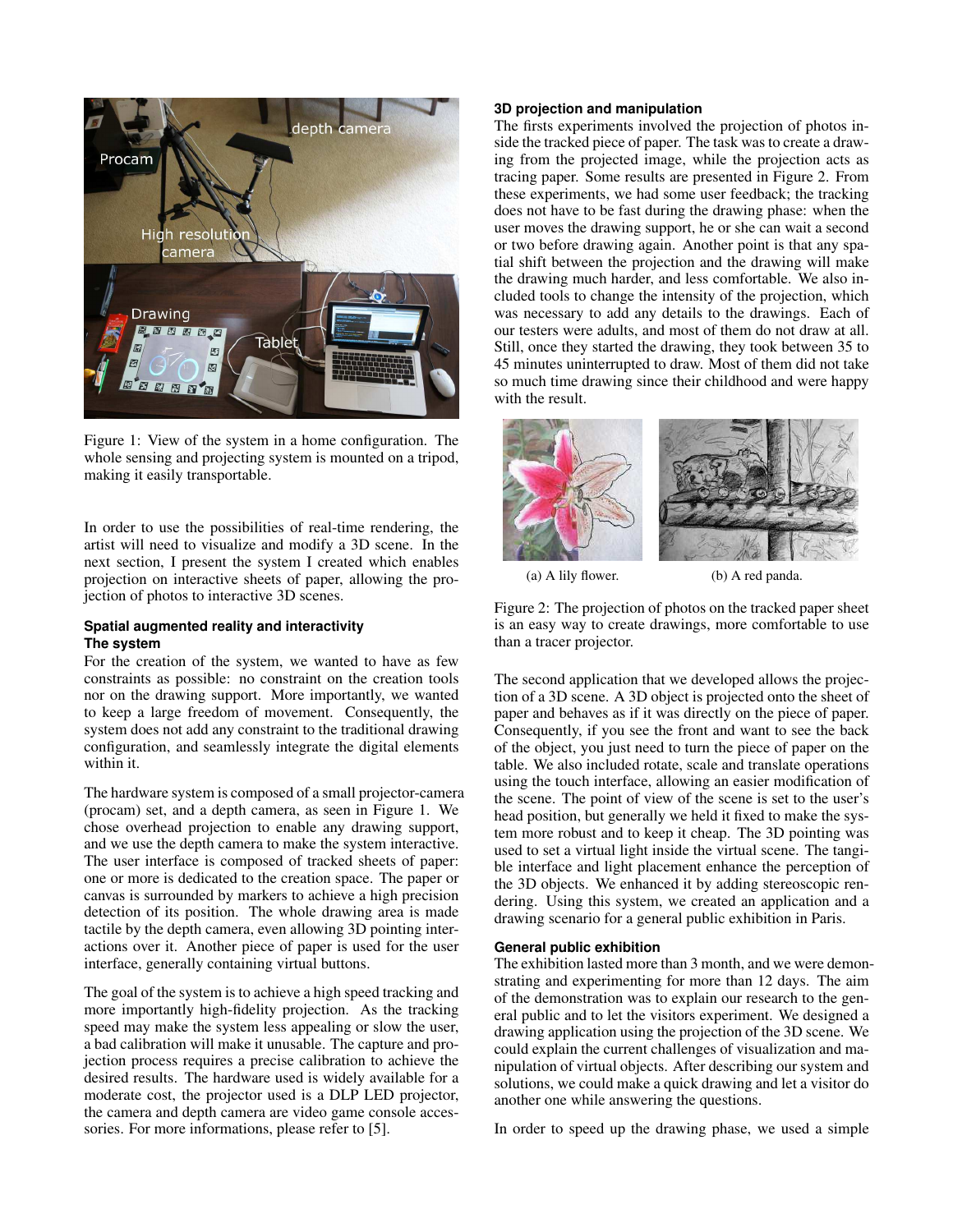

(a) Before rotation (b) After rotation

Figure 3: The paper sheet is used a a tangible interface. While its moving, the rendering adapts the view to the new location.

toon shading for the rendering of the scene and a 3D model which was simple to draw, as illustrated in Figure 4. The whole description of the system and elements of the presentation were done only using the touch and tangible interface; the mouse, keyboard and screen of the computer were hidden from the visitors.

The reception of the general public was positive, and seemed "magical" for some visitors. When the sheets of paper are on the table, the system is interactive, but without any piece of paper it is just a table with a few pencil and an eraser. We tested our drawing system on about 200 visitors, and nearly every one of them was impressed by the quality of their own drawing.



Figure 4: Illustration of the drawing process. A 3D model is rendered using toon shading and projected. On the right is the resulting drawing.

#### **Pushing the limits of drawing**

The first difficult drawing I explored with this is stereoscopic drawing. Recently, stereoscopic screens are widely available, and "3D" movies are getting more and more common. The creation of stereoscopic drawing is hard and repetitive: two nearly identical drawings have to be made. Moreover, the visualization of these drawings require training for freeview techniques (without any tool) or more generally a stereoscope. In [6], we proposed a tool to create stereoscopic drawings from a pair of generated images. The images are created using the hardware and software described above.

Just like any typical drawing, stereoscopic drawings require editions and adjustments. However, stereoscopic drawing is unique because it has to be done twice, and the differences between the two drawings will influence the depth perception of the result. We also included the possibility of taking an image of each drawing in order to have stereoscopic preview of the result (anaglyph).

These experiments have raised many questions and observations. The first observation is on the quality of the drawing: the depth perception will be more influenced by the quality of the shading than by the left/right disparity. With this kind of tools, we could reconstruct a stereoscopic drawing from two (or more) partial drawing. However the final result would be dependant of the digital world.



(a) Left view (b) Right view

Figure 5: Stereographic pair of drawings.

#### **Perspectives of SAR for drawing Interaction techniques**

The inputs and interaction techniques described above allow direct and natural interactions. But, it is not precise enough for selection and manipulation of digital information. In order to complement these we added a highly precise tablet input (wacom); it allows to overlay digital drawing over the physical one. We also included the possibility of capturing the drawing. This way, the drawing itself can be considered as an input method, as in [2].

#### **New forms of creation**

From our first experiments, most of the users really liked the result of the mix between the real drawing and the projection. The real drawing generally makes the contour stronger and represent the interesting features of the image; while the projection provide complex texture and colors that are very difficult to draw. From these, we could allow the creation of hybrid drawings, partly physical and partly digital, a simple example illustrate this in Figure 6 The physical drawing may keep blank or less intense parts allowing the projection. The projected elements, unlike drawn elements can contain animations, which enables an interactive exploration of the drawing, or animated drawings. It could also be used for storytelling: as storyteller draws elements, it could start sounds, animations or videos around it, creating a richer experience.

#### **Digital games applications**

The fact that a drawing leaves a trace, takes time and can contain errors makes it a good candidates for game creations. For example, for real-time strategy games: instead of just adding buildings using the mouse, the player could draw each building. The quality of the drawing could be evaluated to set its properties. The drawing process takes times, and the fact that the quality of the drawing is implied in the game will force to user to make choices on quality or speed. The limitations will not be game limitations, but also player limitations. The difficulty levels could imply new drawing skills, such as special shading techniques, or high speed drawing; consequently adding a pedagogical side on these games.

One could also create construction games, such as Sim City.